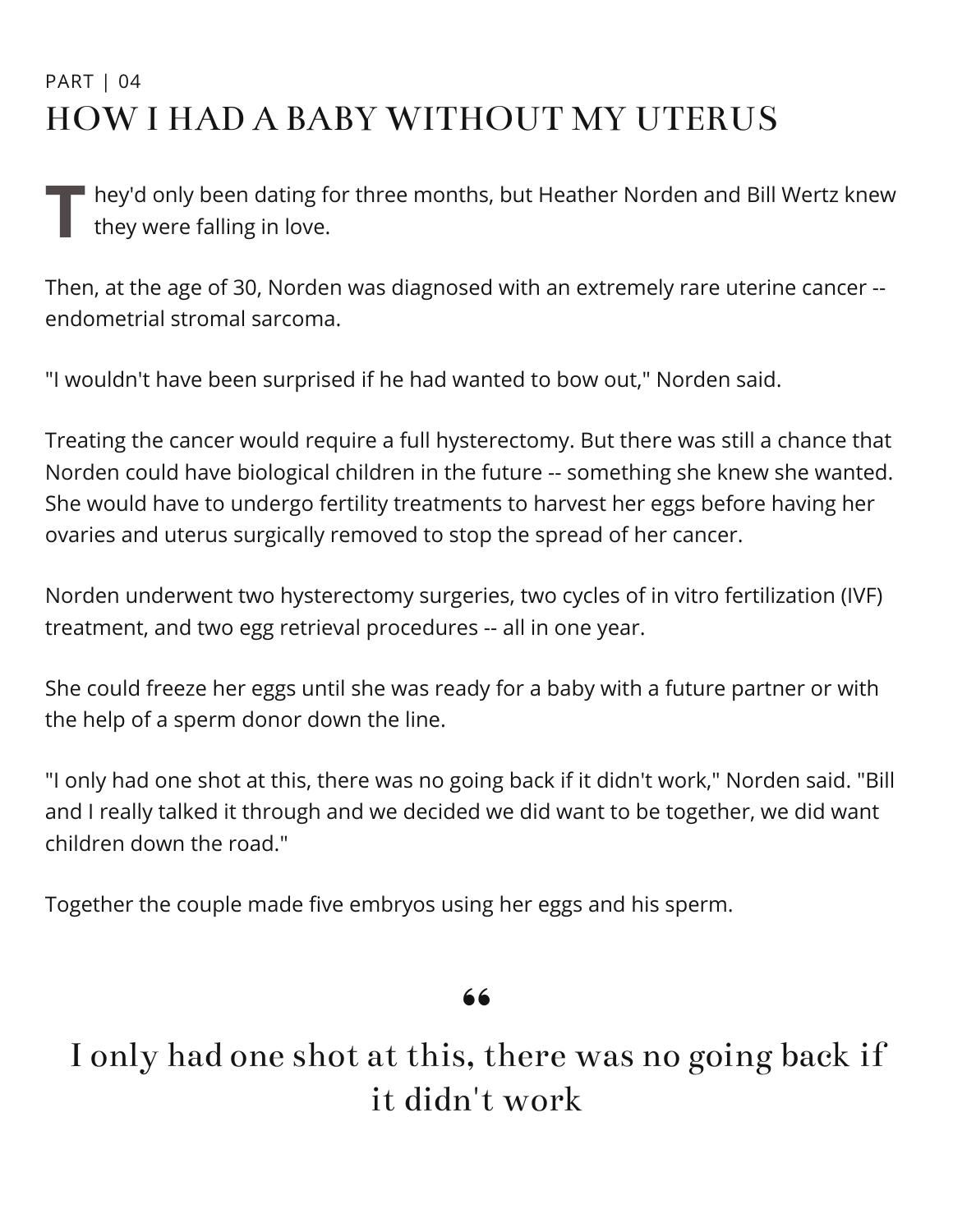"I think my friends had a harder time with it than we did," Norden remembered. "People were concerned that we were rushing into something or we were making a choice that we couldn't take back."

When it comes to freezing the embryos created in a lab through in vitro fertilization, rather than transferring them to attempt a pregnancy right away, there's a host of moral and legal considerations:

What happens if you never use them? Will you keep them in storage indefinitely and continue paying annual fees? Will you destroy them? Donate them to another hopeful parent? Donate them to science?

Norden and Wertz froze their embryos and got married the following year. Because Norden had a full hysterectomy to get rid of the cancer, having a child with one of the embryos meant hiring a surrogate.

"I was worried that I might feel a little jealous that she would get to experience all these things that I had so much wanted," Norden said.

"It does bring up some of those societal expectations," she explained: "Am I still a woman? I can't do that thing that, in the past, has defined what makes a woman a woman. It adds another level of loss, because it makes you question your identity."

In addition to the emotional toll, there's the added stress of a steep financial burden. After thousands of dollars spent out of pocket on fertility treatments, Norden and her husband spent close to \$100,000 on their surrogacy journey -- a typical price tag can run from \$80,000 to almost \$200,000.

# $\begin{array}{c} 66 \\ 1 \end{array}$

### Am I still a woman?

It was a sum of money that impacted every other major financial decision in their lives. Instead of their dream home, they bought Norden's parents' house with the help of a no-interest loan directly from her folks.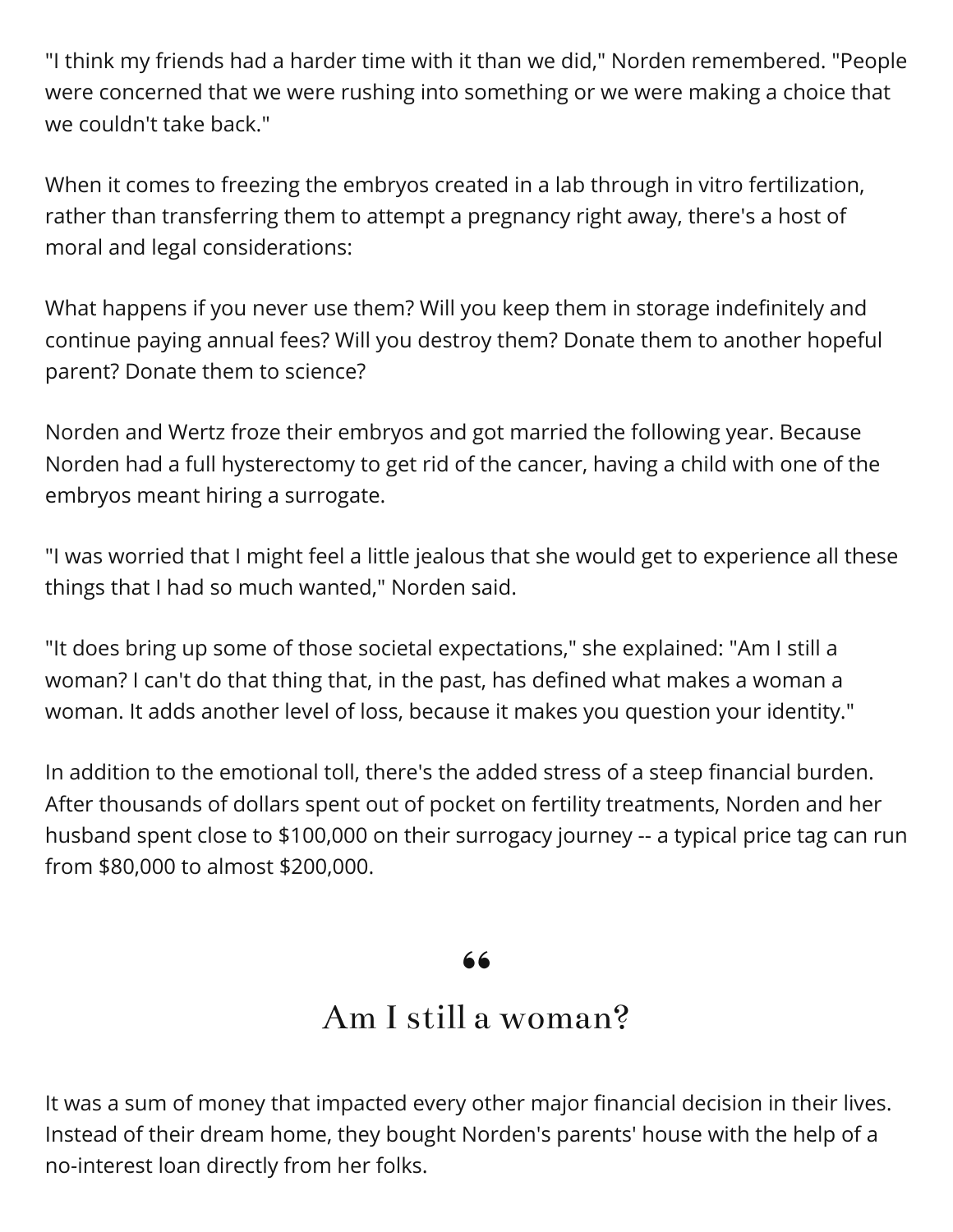"Our baby was our dream," Norden said, "so we put less money into our home so we could afford to buy it outright, and then mortgage it to take out our loans for our baby."

So, why not adopt? It's significantly less expensive, ranging from \$20,000 on the cheaper end of private domestic adoption, to \$50,000 on the pricier end of international adoption. Foster care adoptions often cost next to nothing, and surely, there are plenty of children in need.

It's a question Norden's familiar with, and on some occasions, a criticism that was whispered behind her back -- one that she says illustrates a double standard.

"Nobody ever asks a mother carrying her own child if it's selfish for her to bring another child into the world," she said. "Everybody has a right to create their family in the way that makes the most sense to them."

More and more women are faced with these choices: according to the [CDC,](http://www.cdc.gov/nchs/fastats/infertility.htm) over 11% of women of childbearing-age in the United States have used infertility services.

Creative Family Connections, a surrogacy agency in Norden's home state of Maryland, matched Norden and Wertz with Brandy Kolek, who lived in Ohio. Kolek would be a gestational carrier for the couple -- a surrogate who has no biological connection to the baby she's carrying.

## 66<br>"" Nobody ever asks a mother carrying her own child if it's selfish for her to bring another child into the world

Between 2004 and 2014, the number of babies born via gestational carrier more than tripled from 738 to 2,236, according to the American Society for Reproductive Medicine.